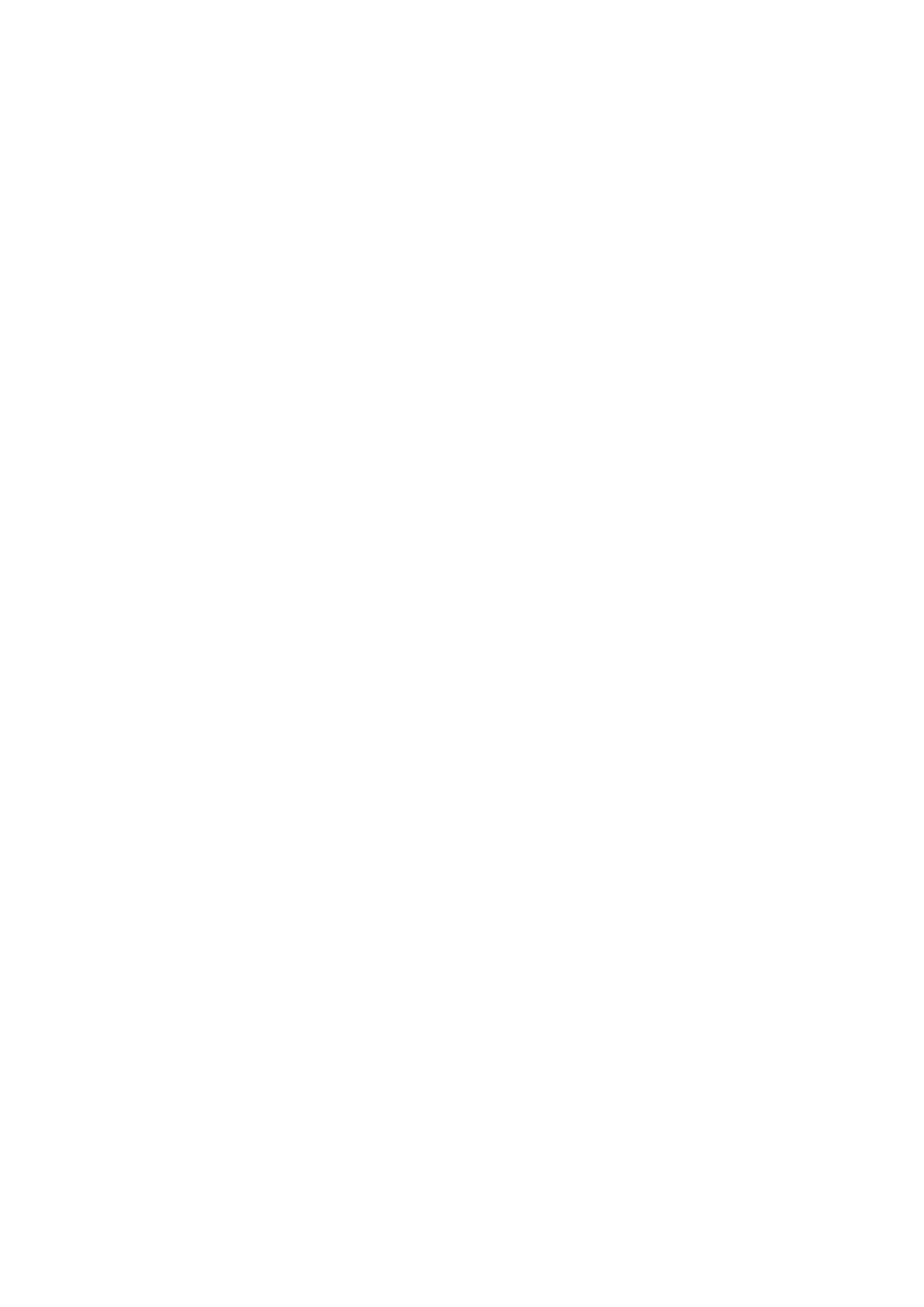#### **AGENDA**

### Page Nos.

## 1. REMOTE MEETING DETAILS

This meeting will be held in a remote matter in accordance with the Local Authorities and Police & Crime Panels (Coronavirus)(Flexibility of Local Authority and Police & Crime Panel Meetings)(England & Wales) Regulations 2020.

The meeting will be live streamed on the Council's social media platforms to enable access for the Press and Public.

- 2. Declarations of Interests from Members and Officers
- 3. Declaration of Any Intention to Record Meeting
- 4. Minutes of the Meeting held on 5 September 2019 5 11

## **PART 1 - ITEMS FOR DECISION**

| 5.                                                       | County Wide Best Bar None Scheme for 2019/2020                                   |                                       |           |  |
|----------------------------------------------------------|----------------------------------------------------------------------------------|---------------------------------------|-----------|--|
| 6.                                                       | Review of Controls for Drinking in Public Places                                 |                                       |           |  |
| 7.                                                       | Regulation of Door Staff at Licensed Premises                                    |                                       |           |  |
| 8.                                                       | Business & Planning Act 2020 and Implications for Licensed Premises<br>$28 - 36$ |                                       |           |  |
| <b>PART 2 - ITEMS FOR INFORMATION</b>                    |                                                                                  |                                       |           |  |
| 9.                                                       | Licensed Premises and the Regulation of Coronavirus Controls                     |                                       | $37 - 39$ |  |
| 10.                                                      | Minutes of Licensing Sub-Committees                                              |                                       |           |  |
|                                                          | (j)                                                                              | 10 October 2019 - McCarroll's Barbers | $40 - 44$ |  |
|                                                          | (j)                                                                              | 17 June 2020 - RSPB                   | $45 - 50$ |  |
|                                                          | (j)                                                                              | 4 August 2020 - 29 Appleton Gate      | $51 - 53$ |  |
| <b>PART 3 - STATISTICAL AND PERFORMANCE REVIEW ITEMS</b> |                                                                                  |                                       |           |  |
| 11.                                                      | Update on Performance and Enforcement Matters                                    |                                       | $54 - 61$ |  |
|                                                          |                                                                                  |                                       |           |  |

12. Temporary Event Notices - January to June 2020 62 - 67